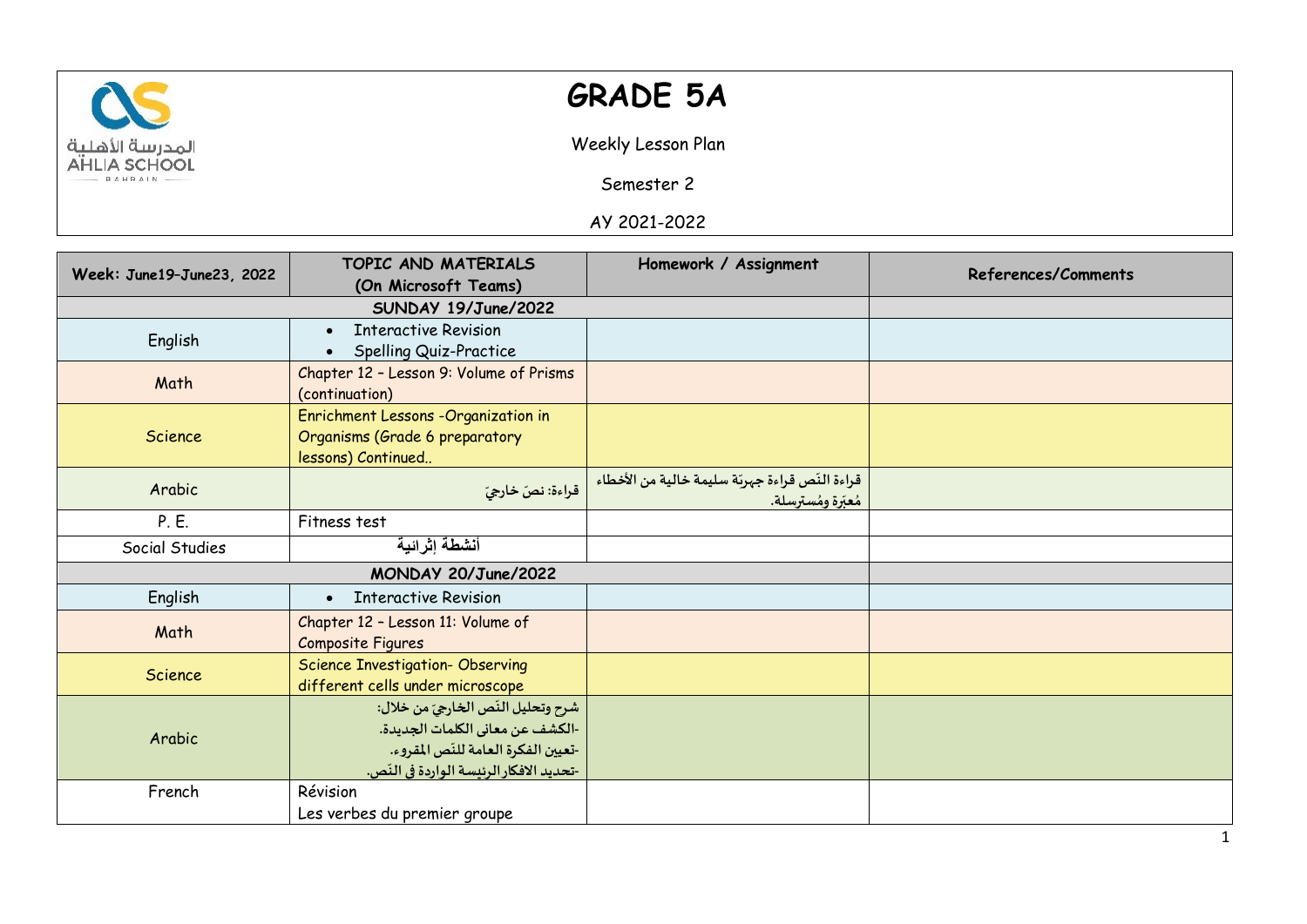|                        | Les adjectifs démonstratifs                                                              |        |
|------------------------|------------------------------------------------------------------------------------------|--------|
|                        | Small teacher<br>تلاوة القرآن الكريم                                                     |        |
| <b>Islamic Studies</b> | (تلاوة سورة المدثر (الآيات 1-14                                                          |        |
|                        |                                                                                          |        |
|                        | صفحة :19                                                                                 |        |
| P. E.                  | Fitness test                                                                             |        |
|                        | TUESDAY 21/June/2022                                                                     |        |
| English                | <b>Online Activities</b><br>$\bullet$                                                    |        |
|                        | Chapter 12 - Lesson 11: Volume of                                                        |        |
| Math                   | <b>Composite Figures (continuation)</b>                                                  |        |
|                        | Enrichment Lessons Organization in                                                       |        |
| Science                | Organisms - Cell organelles (Grade 6                                                     |        |
|                        | preparatory lessons)                                                                     |        |
| Arabic                 | مراجعة للقواعد النّحوية المدروسة مُسبقًا.                                                |        |
| French                 | Révision<br>Les verbes du premier groupe<br>Les adjectifs démonstratifs<br>Small teacher | Bonnes |
| Art                    | Portrait                                                                                 |        |
|                        | WEDNESDAY 22/June/2022                                                                   |        |
| English                | Movie Day<br>$\bullet$                                                                   |        |
|                        | Library<br>$\bullet$                                                                     |        |
| Math                   | Chapter 12 - Lesson 12: Problem Solving                                                  |        |
|                        | Strategy: Make a Model                                                                   |        |
| Science                | Enrichment Lessons Organization in<br>Organisms - Comparing plant and                    |        |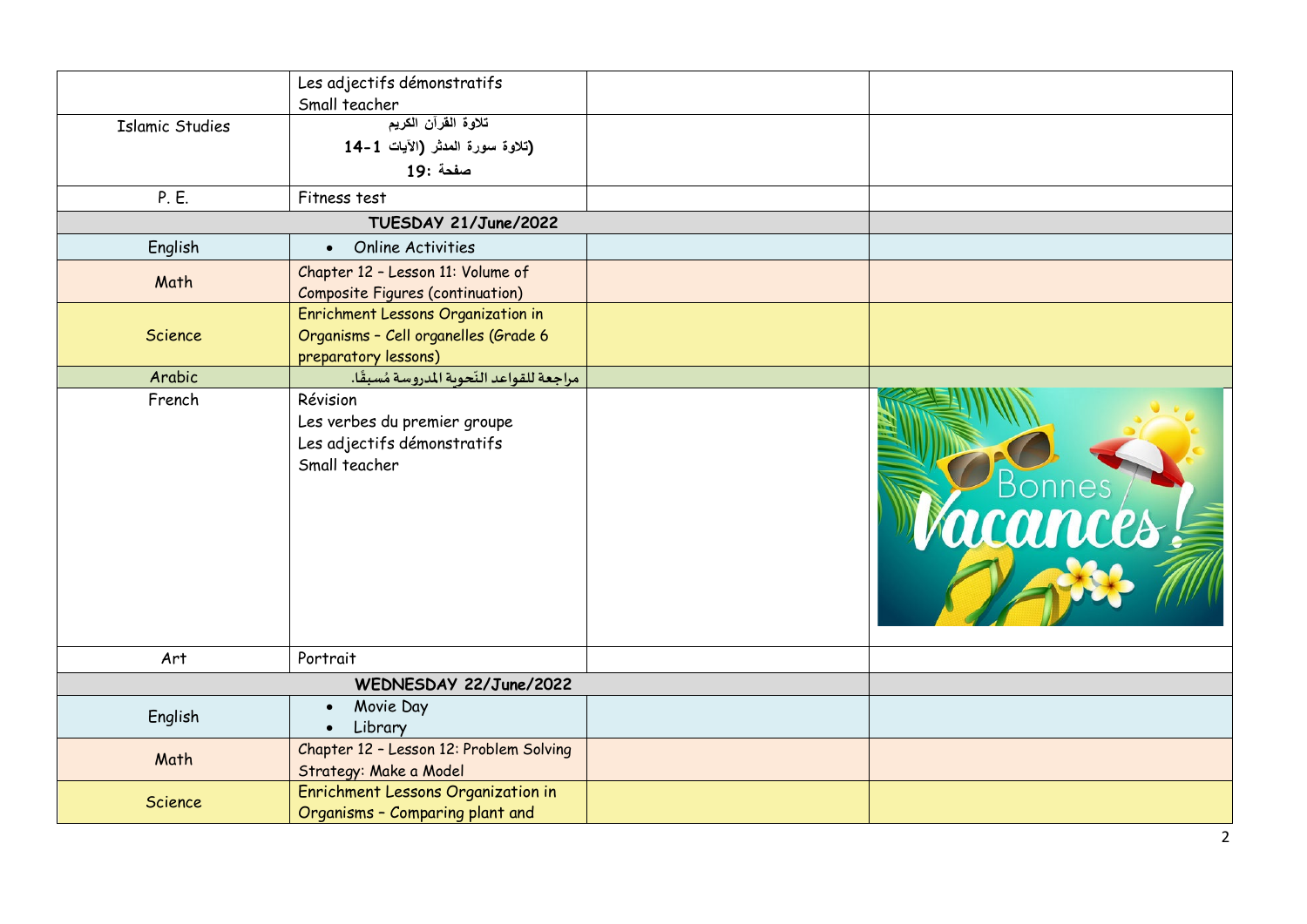|                | Animal cells (Grade 6 preparatory<br>lessons)                                                                                                                                                                                                                                                                                     |                                                                                                      |
|----------------|-----------------------------------------------------------------------------------------------------------------------------------------------------------------------------------------------------------------------------------------------------------------------------------------------------------------------------------|------------------------------------------------------------------------------------------------------|
| Arabic         | مراجعة للقواعد الإملائية المدروسة مُسبقًا.                                                                                                                                                                                                                                                                                        |                                                                                                      |
| Music          | Performing.                                                                                                                                                                                                                                                                                                                       |                                                                                                      |
|                | <b>Musical Games</b>                                                                                                                                                                                                                                                                                                              |                                                                                                      |
| S. T. E. A. M. | DAY <sub>4</sub><br><u> Non-Newtonian Fluid - Present</u><br><b>your Poster</b><br><b>Materials Required:</b><br>Completed poster<br>$\bullet$<br>Confidence<br>$\bullet$<br><b>Charades</b><br>Whole class game<br>$\bullet$<br><b>Note:</b> Please bring in the STEAM<br>Notebooks - which will be<br>collected by the teacher. | $-HAPPY-$<br>SUMMER<br>HOLIDAYS                                                                      |
|                | THURSDAY 23/June/2022                                                                                                                                                                                                                                                                                                             |                                                                                                      |
| English        | Movie Day<br>$\bullet$                                                                                                                                                                                                                                                                                                            |                                                                                                      |
| Math           | Chapter 12 - Lesson 12: Problem Solving<br>Strategy: Make a Model (continuation)                                                                                                                                                                                                                                                  | "The future belongs<br>to those who believe<br>in the beauty of<br>their dreams.<br>ELENOR ROOSEVELT |
| Science        | Enrichment Lessons Organization in<br>Organisms - Comparing plant and Animal<br>cells (Grade 6 preparatory lessons)                                                                                                                                                                                                               |                                                                                                      |